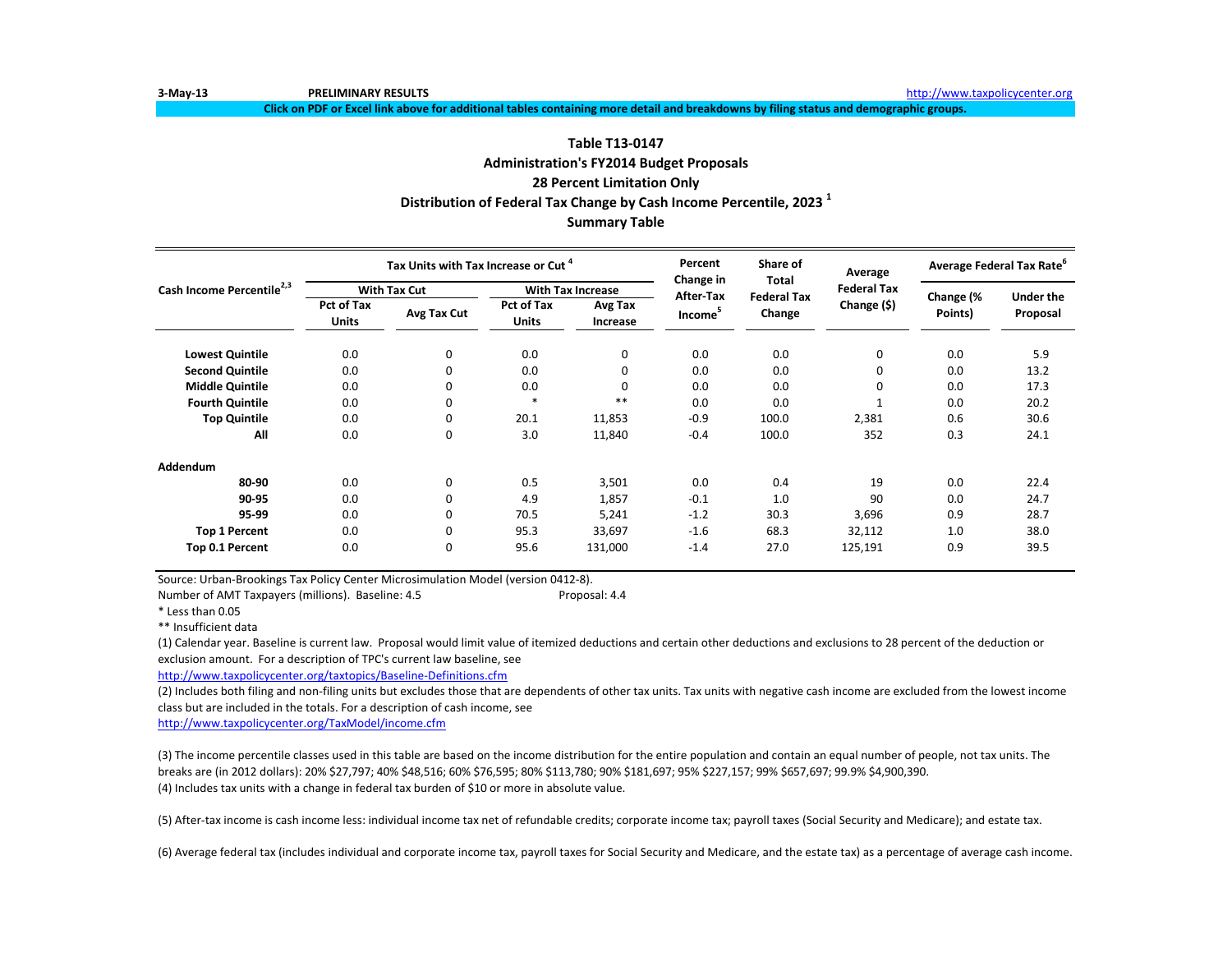# **Detail Table Table T13-0147 Administration's FY2014 Budget Proposals 28 Percent Limitation Only Distribution of Federal Tax Change by Cash Income Percentile, 2023 <sup>1</sup>**

| Cash Income Percentile <sup>2,3</sup> | Percent of Tax Units <sup>4</sup> |                             | <b>Percent Change</b><br>in After-Tax | <b>Share of Total</b><br><b>Federal Tax</b> | <b>Average Federal Tax Change</b> |         | <b>Share of Federal Taxes</b> |                              | Average Federal Tax Rate <sup>o</sup> |                              |
|---------------------------------------|-----------------------------------|-----------------------------|---------------------------------------|---------------------------------------------|-----------------------------------|---------|-------------------------------|------------------------------|---------------------------------------|------------------------------|
|                                       | <b>With Tax Cut</b>               | <b>With Tax</b><br>Increase | Income <sup>5</sup>                   | Change                                      | <b>Dollars</b>                    | Percent | Change (%<br>Points)          | <b>Under the</b><br>Proposal | Change (%<br>Points)                  | <b>Under the</b><br>Proposal |
| <b>Lowest Quintile</b>                | 0.0                               | 0.0                         | 0.0                                   | 0.0                                         | 0                                 | 0.0     | 0.0                           | 1.1                          | 0.0                                   | 5.9                          |
| <b>Second Quintile</b>                | 0.0                               | 0.0                         | 0.0                                   | 0.0                                         | 0                                 | 0.0     | $-0.1$                        | 5.4                          | 0.0                                   | 13.2                         |
| <b>Middle Quintile</b>                | 0.0                               | 0.0                         | 0.0                                   | 0.0                                         | $\mathbf 0$                       | 0.0     | $-0.1$                        | 10.2                         | 0.0                                   | 17.3                         |
| <b>Fourth Quintile</b>                | 0.0                               | *                           | 0.0                                   | 0.0                                         |                                   | 0.0     | $-0.2$                        | 15.4                         | 0.0                                   | 20.2                         |
| <b>Top Quintile</b>                   | 0.0                               | 20.1                        | $-0.9$                                | 100.0                                       | 2,381                             | 2.0     | 0.4                           | 67.8                         | 0.6                                   | 30.6                         |
| All                                   | 0.0                               | 3.0                         | $-0.4$                                | 100.0                                       | 352                               | 1.4     | 0.0                           | 100.0                        | 0.3                                   | 24.1                         |
| Addendum                              |                                   |                             |                                       |                                             |                                   |         |                               |                              |                                       |                              |
| 80-90                                 | 0.0                               | 0.5                         | 0.0                                   | 0.4                                         | 19                                | 0.1     | $-0.1$                        | 10.7                         | 0.0                                   | 22.4                         |
| 90-95                                 | 0.0                               | 4.9                         | $-0.1$                                | 1.0                                         | 90                                | 0.1     | $-0.1$                        | 8.8                          | 0.0                                   | 24.7                         |
| 95-99                                 | 0.0                               | 70.5                        | $-1.2$                                | 30.3                                        | 3,696                             | 3.2     | 0.2                           | 13.0                         | 0.9                                   | 28.7                         |
| <b>Top 1 Percent</b>                  | 0.0                               | 95.3                        | $-1.6$                                | 68.3                                        | 32,112                            | 2.7     | 0.5                           | 35.3                         | 1.0                                   | 38.0                         |
| Top 0.1 Percent                       | 0.0                               | 95.6                        | $-1.4$                                | 27.0                                        | 125,191                           | 2.2     | 0.1                           | 16.7                         | 0.9                                   | 39.5                         |

### **Baseline Distribution of Income and Federal Taxes by Cash Income Percentile, 2023 <sup>1</sup>**

|                                       | <b>Tax Units</b>             |                     | Pre-Tax Income    |                     | <b>Federal Tax Burden</b> |                     | After-Tax Income <sup>5</sup> |                     | Average                    |
|---------------------------------------|------------------------------|---------------------|-------------------|---------------------|---------------------------|---------------------|-------------------------------|---------------------|----------------------------|
| Cash Income Percentile <sup>2,3</sup> | <b>Number</b><br>(thousands) | Percent of<br>Total | Average (dollars) | Percent of<br>Total | Average (dollars)         | Percent of<br>Total | Average (dollars)             | Percent of<br>Total | <b>Federal Tax</b><br>Rate |
| <b>Lowest Quintile</b>                | 42,544                       | 24.8                | 20,323            | 4.6                 | 1,188                     | 1.1                 | 19,135                        | 5.7                 | 5.9                        |
| <b>Second Quintile</b>                | 39,088                       | 22.8                | 47,458            | 9.9                 | 6,264                     | 5.5                 | 41,193                        | 11.3                | 13.2                       |
| <b>Middle Quintile</b>                | 34,589                       | 20.2                | 76.722            | 14.2                | 13,264                    | 10.3                | 63,459                        | 15.4                | 17.3                       |
| <b>Fourth Quintile</b>                | 29,025                       | 16.9                | 118,591           | 18.4                | 23,968                    | 15.6                | 94,624                        | 19.2                | 20.2                       |
| <b>Top Quintile</b>                   | 25,289                       | 14.8                | 394,929           | 53.3                | 118,501                   | 67.3                | 276,428                       | 48.9                | 30.0                       |
| All                                   | 171,307                      | 100.0               | 109,400           | 100.0               | 25,983                    | 100.0               | 83,416                        | 100.0               | 23.8                       |
| Addendum                              |                              |                     |                   |                     |                           |                     |                               |                     |                            |
| 80-90                                 | 12,715                       | 7.4                 | 169,484           | 11.5                | 38,016                    | 10.9                | 131,468                       | 11.7                | 22.4                       |
| 90-95                                 | 6,356                        | 3.7                 | 252,322           | 8.6                 | 62,196                    | 8.9                 | 190,126                       | 8.5                 | 24.7                       |
| 95-99                                 | 4,938                        | 2.9                 | 413,320           | 10.9                | 115,093                   | 12.8                | 298,227                       | 10.3                | 27.9                       |
| <b>Top 1 Percent</b>                  | 1,282                        | 0.8                 | 3,267,995         | 22.4                | 1,209,368                 | 34.8                | 2,058,627                     | 18.5                | 37.0                       |
| Top 0.1 Percent                       | 130                          | 0.1                 | 14,686,894        | 10.2                | 5,676,293                 | 16.6                | 9,010,601                     | 8.2                 | 38.7                       |

Source: Urban-Brookings Tax Policy Center Microsimulation Model (version 0412-8).

Number of AMT Taxpayers (millions). Baseline: 4.5

(1) Calendar year. Baseline is current law. Proposal would limit value of itemized deductions and certain other deductions and exclusions to 28 percent of the deduction or exclusion amount. For a description of TPC's current law baseline, see

<http://www.taxpolicycenter.org/taxtopics/Baseline-Definitions.cfm>

(2) Includes both filing and non-filing units but excludes those that are dependents of other tax units. Tax units with negative cash income are excluded from the lowest income class but are included in the totals. For a description of cash income, see

<http://www.taxpolicycenter.org/TaxModel/income.cfm>

(3) The income percentile classes used in this table are based on the income distribution for the entire population and contain an equal number of people, not tax units. The breaks are (in 2012 dollars): 20% \$27,797; 40% \$48,516; 60% \$76,595; 80% \$113,780; 90% \$181,697; 95% \$227,157; 99% \$657,697; 99.9% \$4,900,390.

(4) Includes tax units with a change in federal tax burden of \$10 or more in absolute value.

(5) After-tax income is cash income less: individual income tax net of refundable credits; corporate income tax; payroll taxes (Social Security and Medicare); and estate tax.

<sup>\*</sup> Less than 0.05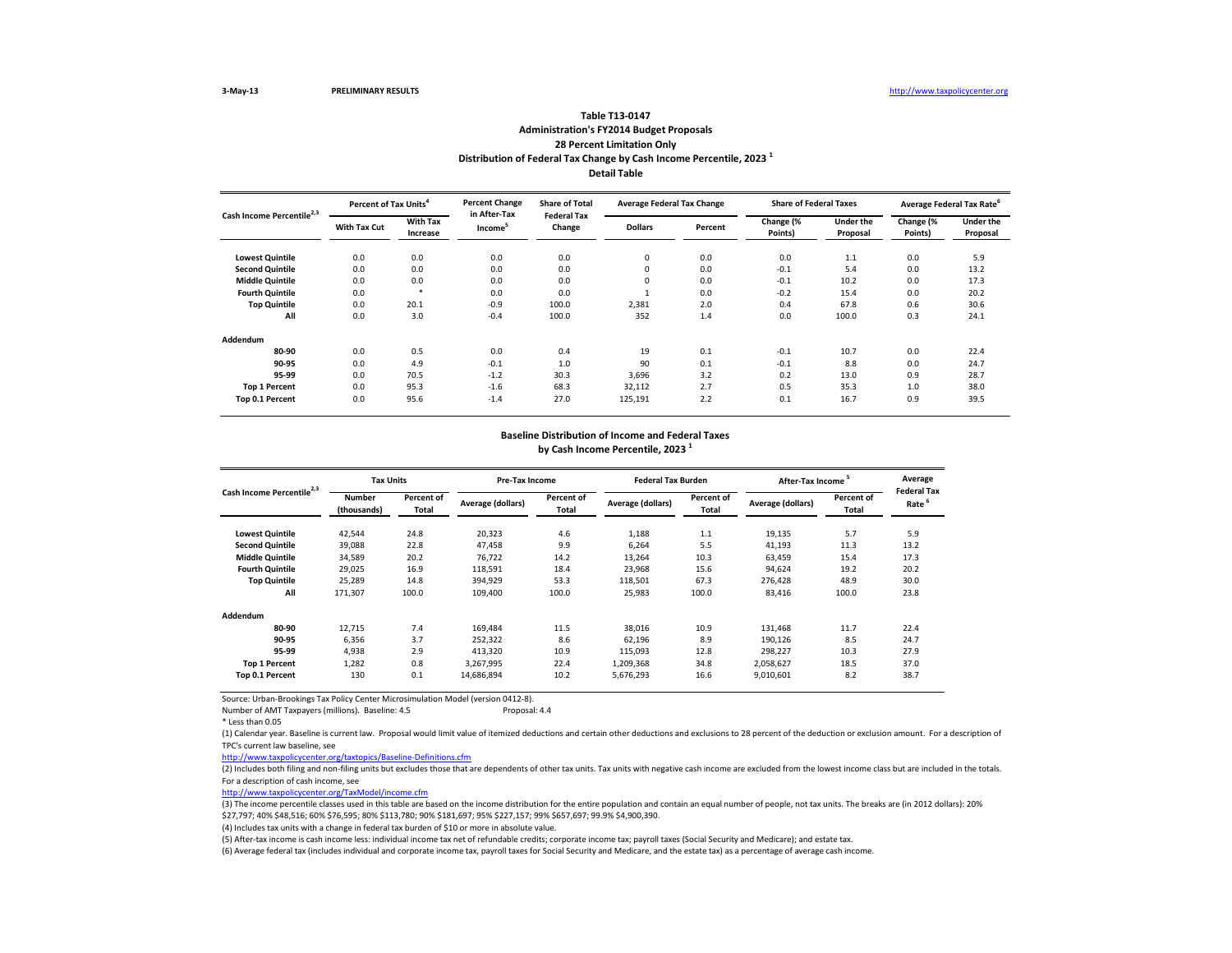### **Distribution of Federal Tax Change by Cash Income Percentile Adjusted for Family Size, 2023 <sup>1</sup> Detail Table Table T13-0147 Administration's FY2014 Budget Proposals 28 Percent Limitation Only**

| Cash Income Percentile <sup>2,3</sup> |                     | Percent of Tax Units <sup>4</sup> |                                     | <b>Percent Change</b><br><b>Share of Total</b><br><b>Federal Tax</b> | <b>Average Federal Tax Change</b> |         | <b>Share of Federal Taxes</b> |                       | Average Federal Tax Rate |                       |
|---------------------------------------|---------------------|-----------------------------------|-------------------------------------|----------------------------------------------------------------------|-----------------------------------|---------|-------------------------------|-----------------------|--------------------------|-----------------------|
|                                       | <b>With Tax Cut</b> | <b>With Tax</b><br>Increase       | in After-Tax<br>Income <sup>5</sup> | Change                                                               | <b>Dollars</b>                    | Percent | Change (%<br>Points)          | Under the<br>Proposal | Change (%<br>Points)     | Under the<br>Proposal |
| <b>Lowest Quintile</b>                | 0.0                 | 0.0                               | 0.0                                 | 0.0                                                                  | $\mathbf 0$                       | 0.0     | 0.0                           | 0.4                   | 0.0                      | 2.6                   |
| <b>Second Quintile</b>                | 0.0                 | 0.0                               | 0.0                                 | 0.0                                                                  | $\mathbf 0$                       | 0.0     | $-0.1$                        | 4.0                   | 0.0                      | 12.1                  |
| <b>Middle Quintile</b>                | 0.0                 | 0.0                               | 0.0                                 | 0.0                                                                  | $\mathbf 0$                       | 0.0     | $-0.1$                        | 8.2                   | 0.0                      | 15.7                  |
| <b>Fourth Quintile</b>                | 0.0                 | $\star$                           | 0.0                                 | 0.0                                                                  |                                   | 0.0     | $-0.2$                        | 15.0                  | 0.0                      | 19.6                  |
| <b>Top Quintile</b>                   | 0.0                 | 14.9                              | $-0.8$                              | 100.0                                                                | 1,764                             | 1.9     | 0.4                           | 72.4                  | 0.6                      | 30.0                  |
| All                                   | 0.0                 | 3.0                               | $-0.4$                              | 100.0                                                                | 352                               | 1.4     | 0.0                           | 100.0                 | 0.3                      | 24.1                  |
| Addendum                              |                     |                                   |                                     |                                                                      |                                   |         |                               |                       |                          |                       |
| 80-90                                 | 0.0                 | 0.2                               | 0.0                                 | 0.2                                                                  |                                   | 0.0     | $-0.2$                        | 12.9                  | 0.0                      | 22.6                  |
| 90-95                                 | 0.0                 | 6.9                               | $-0.2$                              | 3.3                                                                  | 248                               | 0.5     | $-0.1$                        | 9.2                   | 0.1                      | 24.5                  |
| 95-99                                 | 0.0                 | 47.5                              | $-1.0$                              | 27.0                                                                 | 2.468                             | 2.6     | 0.2                           | 14.3                  | 0.7                      | 27.8                  |
| <b>Top 1 Percent</b>                  | 0.0                 | 94.7                              | $-1.6$                              | 69.5                                                                 | 28,862                            | 2.7     | 0.5                           | 36.0                  | 1.0                      | 37.9                  |
| Top 0.1 Percent                       | 0.0                 | 95.0                              | $-1.4$                              | 28.8                                                                 | 113,895                           | 2.2     | 0.2                           | 17.6                  | 0.9                      | 39.6                  |

#### **Baseline Distribution of Income and Federal Taxes**

**by Cash Income Percentile Adjusted for Family Size, 2023 <sup>1</sup>**

| Cash Income Percentile <sup>2,3</sup> |                              | <b>Tax Units</b>    |                   | Pre-Tax Income      |                   | <b>Federal Tax Burden</b> | <b>After-Tax Income</b> |                     | Average<br><b>Federal Tax</b> |
|---------------------------------------|------------------------------|---------------------|-------------------|---------------------|-------------------|---------------------------|-------------------------|---------------------|-------------------------------|
|                                       | <b>Number</b><br>(thousands) | Percent of<br>Total | Average (dollars) | Percent of<br>Total | Average (dollars) | Percent of<br>Total       | Average (dollars)       | Percent of<br>Total | Rate <sup>6</sup>             |
| <b>Lowest Quintile</b>                | 33,642                       | 19.6                | 19,052            | 3.4                 | 496               | 0.4                       | 18,556                  | 4.4                 | 2.6                           |
| <b>Second Quintile</b>                | 34,503                       | 20.1                | 42,832            | 7.9                 | 5,172             | 4.0                       | 37,660                  | 9.1                 | 12.1                          |
| <b>Middle Quintile</b>                | 34,775                       | 20.3                | 68,194            | 12.7                | 10,682            | 8.4                       | 57,512                  | 14.0                | 15.7                          |
| <b>Fourth Quintile</b>                | 33,482                       | 19.6                | 102,628           | 18.3                | 20,155            | 15.2                      | 82,473                  | 19.3                | 19.6                          |
| <b>Top Quintile</b>                   | 34,133                       | 19.9                | 318,655           | 58.0                | 93,904            | 72.0                      | 224,751                 | 53.7                | 29.5                          |
| All                                   | 171,307                      | 100.0               | 109.400           | 100.0               | 25,983            | 100.0                     | 83,416                  | 100.0               | 23.8                          |
| Addendum                              |                              |                     |                   |                     |                   |                           |                         |                     |                               |
| 80-90                                 | 18,056                       | 10.5                | 142,031           | 13.7                | 32.090            | 13.0                      | 109,941                 | 13.9                | 22.6                          |
| 90-95                                 | 8,043                        | 4.7                 | 211,289           | 9.1                 | 51,589            | 9.3                       | 159.700                 | 9.0                 | 24.4                          |
| 95-99                                 | 6,584                        | 3.8                 | 353,435           | 12.4                | 95.700            | 14.2                      | 257.735                 | 11.9                | 27.1                          |
| <b>Top 1 Percent</b>                  | 1,450                        | 0.9                 | 2,956,137         | 22.9                | 1,090,384         | 35.5                      | 1,865,753               | 18.9                | 36.9                          |
| Top 0.1 Percent                       | 152                          | 0.1                 | 13,153,513        | 10.7                | 5,092,393         | 17.4                      | 8,061,119               | 8.6                 | 38.7                          |

Source: Urban-Brookings Tax Policy Center Microsimulation Model (version 0412-8). Number of AMT Taxpayers (millions). Baseline: 4.5

\* Less than 0.05

(1) Calendar year. Baseline is current law. Proposal would limit value of itemized deductions and certain other deductions and exclusions to 28 percent of the deduction or exclusion amount. For a description of TPC's current law baseline, see

<http://www.taxpolicycenter.org/taxtopics/Baseline-Definitions.cfm>

(2) Includes both filing and non-filing units but excludes those that are dependents of other tax units. Tax units with negative cash income are excluded from the lowest income class but are included in the totals. For a description of cash income, see

<http://www.taxpolicycenter.org/TaxModel/income.cfm>

(3) The income percentile classes used in this table are based on the income distribution for the entire population and contain an equal number of people, not tax units. The incomes used are adjusted for family size by dividing by the square root of the number of people in the tax unit. The resulting percentile breaks are (in 2012 dollars): 20% \$18,520; 40% \$32,272; 60% \$48,446; 80% \$72,253; 90% \$102,645; 95% \$138,637; 99% \$415,300; 99.9% \$2,900,987.

(4) Includes tax units with a change in federal tax burden of \$10 or more in absolute value.

(5) After-tax income is cash income less: individual income tax net of refundable credits; corporate income tax; payroll taxes (Social Security and Medicare); and estate tax.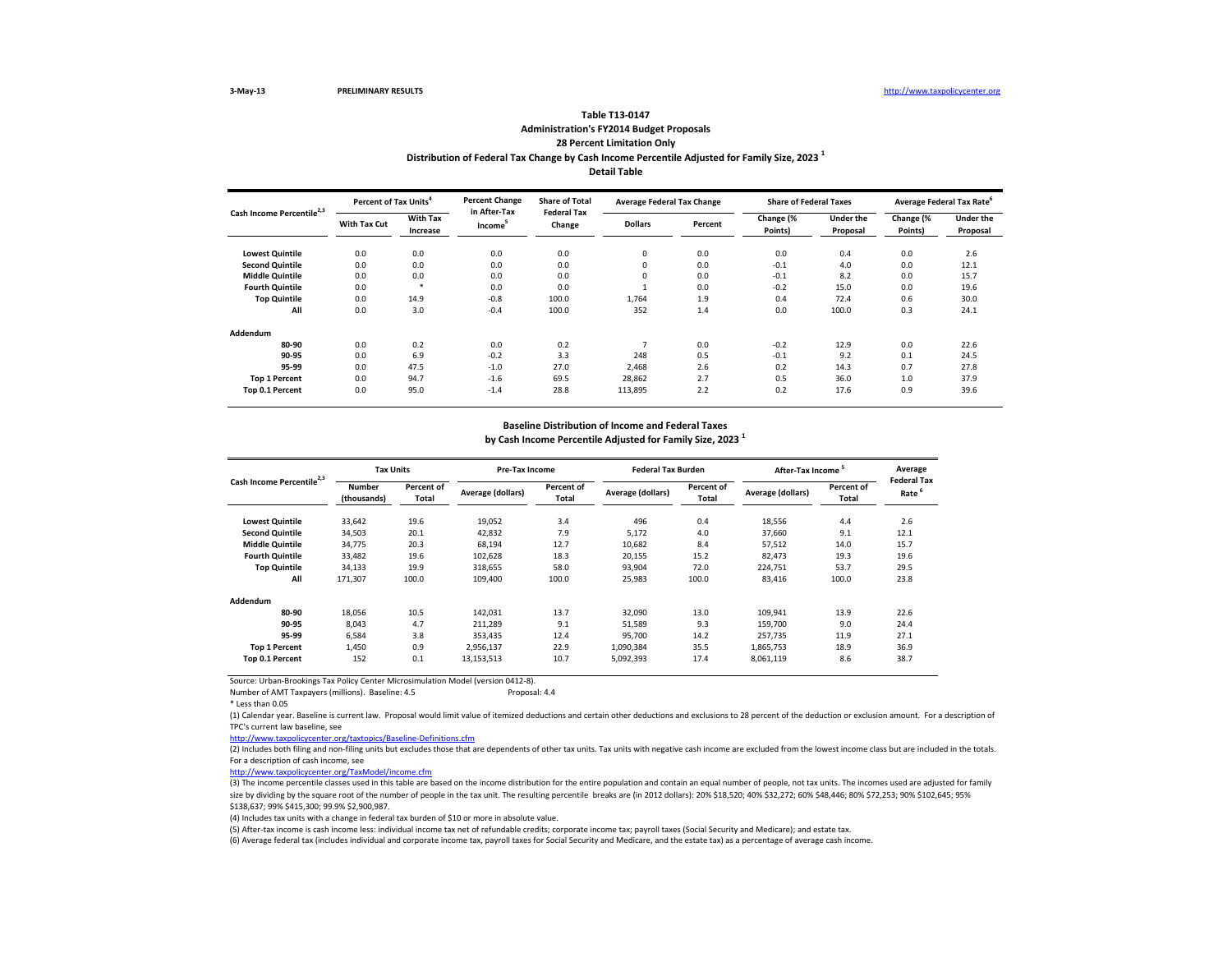# **Distribution of Federal Tax Change by Cash Income Percentile Adjusted for Family Size, 2023 <sup>1</sup> Detail Table - Single Tax Units Table T13-0147 Administration's FY2014 Budget Proposals 28 Percent Limitation Only**

| Cash Income Percentile <sup>2,3</sup> | Percent of Tax Units <sup>4</sup> |                             | <b>Percent Change</b><br>in After-Tax | <b>Share of Total</b><br><b>Federal Tax</b> | <b>Average Federal Tax Change</b> |         | <b>Share of Federal Taxes</b> |                       | Average Federal Tax Rate |                              |
|---------------------------------------|-----------------------------------|-----------------------------|---------------------------------------|---------------------------------------------|-----------------------------------|---------|-------------------------------|-----------------------|--------------------------|------------------------------|
|                                       | <b>With Tax Cut</b>               | <b>With Tax</b><br>Increase | Income <sup>5</sup>                   | Change                                      | <b>Dollars</b>                    | Percent | Change (%<br>Points)          | Under the<br>Proposal | Change (%<br>Points)     | <b>Under the</b><br>Proposal |
| <b>Lowest Quintile</b>                | 0.0                               | 0.0                         | 0.0                                   | 0.0                                         | 0                                 | 0.0     | 0.0                           | 1.9                   | 0.0                      | 8.0                          |
| <b>Second Quintile</b>                | 0.0                               | 0.0                         | 0.0                                   | 0.0                                         | 0                                 | 0.0     | $-0.1$                        | 6.4                   | 0.0                      | 12.3                         |
| <b>Middle Quintile</b>                | 0.0                               | 0.0                         | 0.0                                   | 0.0                                         | 0                                 | 0.0     | $-0.1$                        | 12.2                  | 0.0                      | 15.9                         |
| <b>Fourth Quintile</b>                | 0.0                               | 0.0                         | 0.0                                   | 0.0                                         | 0                                 | 0.0     | $-0.1$                        | 18.3                  | 0.0                      | 20.6                         |
| <b>Top Quintile</b>                   | 0.0                               | 6.8                         | $-0.5$                                | 100.0                                       | 649                               | 1.2     | 0.3                           | 61.1                  | 0.4                      | 28.9                         |
| All                                   | 0.0                               | 1.1                         | $-0.2$                                | 100.0                                       | 103                               | 0.7     | 0.0                           | 100.0                 | 0.2                      | 22.2                         |
| Addendum                              |                                   |                             |                                       |                                             |                                   |         |                               |                       |                          |                              |
| 80-90                                 | 0.0                               | 0.0                         | 0.0                                   | 0.0                                         | 0                                 | 0.0     | $-0.1$                        | 17.7                  | 0.0                      | 23.6                         |
| 90-95                                 | 0.0                               | ×,                          | 0.0                                   | 0.0                                         | 0                                 | 0.0     | $-0.1$                        | 9.7                   | 0.0                      | 25.4                         |
| 95-99                                 | 0.0                               | 34.1                        | $-0.5$                                | 16.8                                        | 842                               | 1.2     | 0.1                           | 10.1                  | 0.3                      | 26.8                         |
| <b>Top 1 Percent</b>                  | 0.0                               | 90.8                        | $-1.6$                                | 83.2                                        | 20,838                            | 2.7     | 0.4                           | 23.6                  | 1.0                      | 39.1                         |
| Top 0.1 Percent                       | 0.0                               | 93.2                        | $-1.7$                                | 40.5                                        | 97,686                            | 2.4     | 0.2                           | 12.6                  | 1.0                      | 41.5                         |

#### **Baseline Distribution of Income and Federal Taxes**

**by Cash Income Percentile Adjusted for Family Size, 2023 <sup>1</sup>**

| Cash Income Percentile <sup>2,3</sup> |                              | <b>Tax Units</b>           |                   | Pre-Tax Income      |                   | <b>Federal Tax Burden</b> | After-Tax Income <sup>5</sup> |                            | Average                                 |
|---------------------------------------|------------------------------|----------------------------|-------------------|---------------------|-------------------|---------------------------|-------------------------------|----------------------------|-----------------------------------------|
|                                       | <b>Number</b><br>(thousands) | <b>Percent of</b><br>Total | Average (dollars) | Percent of<br>Total | Average (dollars) | Percent of<br>Total       | Average (dollars)             | <b>Percent of</b><br>Total | <b>Federal Tax</b><br>Rate <sup>'</sup> |
| <b>Lowest Quintile</b>                | 17,294                       | 23.5                       | 13,972            | 5.2                 | 1,115             | 1.9                       | 12,858                        | 6.2                        | 8.0                                     |
| <b>Second Quintile</b>                | 16,438                       | 22.3                       | 32,193            | 11.4                | 3,967             | 6.4                       | 28,226                        | 12.9                       | 12.3                                    |
| <b>Middle Quintile</b>                | 15,540                       | 21.1                       | 50,893            | 17.1                | 8,068             | 12.3                      | 42,825                        | 18.4                       | 15.9                                    |
| <b>Fourth Quintile</b>                | 12,327                       | 16.7                       | 74.012            | 19.7                | 15,280            | 18.5                      | 58,732                        | 20.1                       | 20.6                                    |
| <b>Top Quintile</b>                   | 11,667                       | 15.8                       | 186,116           | 46.9                | 53,151            | 60.8                      | 132,964                       | 43.0                       | 28.6                                    |
| All                                   | 73,658                       | 100.0                      | 62,834            | 100.0               | 13,839            | 100.0                     | 48,995                        | 100.0                      | 22.0                                    |
| Addendum                              |                              |                            |                   |                     |                   |                           |                               |                            |                                         |
| 80-90                                 | 7,140                        | 9.7                        | 108,052           | 16.7                | 25,495            | 17.9                      | 82,557                        | 16.3                       | 23.6                                    |
| 90-95                                 | 2.713                        | 3.7                        | 144,520           | 8.5                 | 36,635            | 9.8                       | 107.885                       | 8.1                        | 25.4                                    |
| 95-99                                 | 1.512                        | 2.1                        | 255,988           | 8.4                 | 67.715            | 10.0                      | 188.274                       | 7.9                        | 26.5                                    |
| <b>Top 1 Percent</b>                  | 302                          | 0.4                        | 2.055.288         | 13.4                | 782.350           | 23.2                      | 1,272,938                     | 10.7                       | 38.1                                    |
| Top 0.1 Percent                       | 31                           | 0.0                        | 9,934,992         | 6.7                 | 4,026,500         | 12.4                      | 5,908,492                     | 5.1                        | 40.5                                    |

Source: Urban-Brookings Tax Policy Center Microsimulation Model (version 0412-8).

\* Less than 0.05

(1) Calendar year. Baseline is current law. Proposal would limit value of itemized deductions and certain other deductions and exclusions to 28 percent of the deduction or exclusion amount. For a description of TPC's current law baseline, see

<http://www.taxpolicycenter.org/taxtopics/Baseline-Definitions.cfm>

(2) Includes both filing and non-filing units but excludes those that are dependents of other tax units. Tax units with negative cash income are excluded from the lowest income class but are included in the totals. For a description of cash income, see

<http://www.taxpolicycenter.org/TaxModel/income.cfm>

(3) The income percentile classes used in this table are based on the income distribution for the entire population and contain an equal number of people, not tax units. The incomes used are adjusted for family size by dividing by the square root of the number of people in the tax unit. The resulting percentile breaks are (in 2012 dollars): 20% \$18,520; 40% \$32,272; 60% \$48,446; 80% \$72,253; 90% \$102,645; 95% \$138,637; 99% \$415,300; 99.9% \$2,900,987.

(4) Includes tax units with a change in federal tax burden of \$10 or more in absolute value.

(5) After-tax income is cash income less: individual income tax net of refundable credits; corporate income tax; payroll taxes (Social Security and Medicare); and estate tax.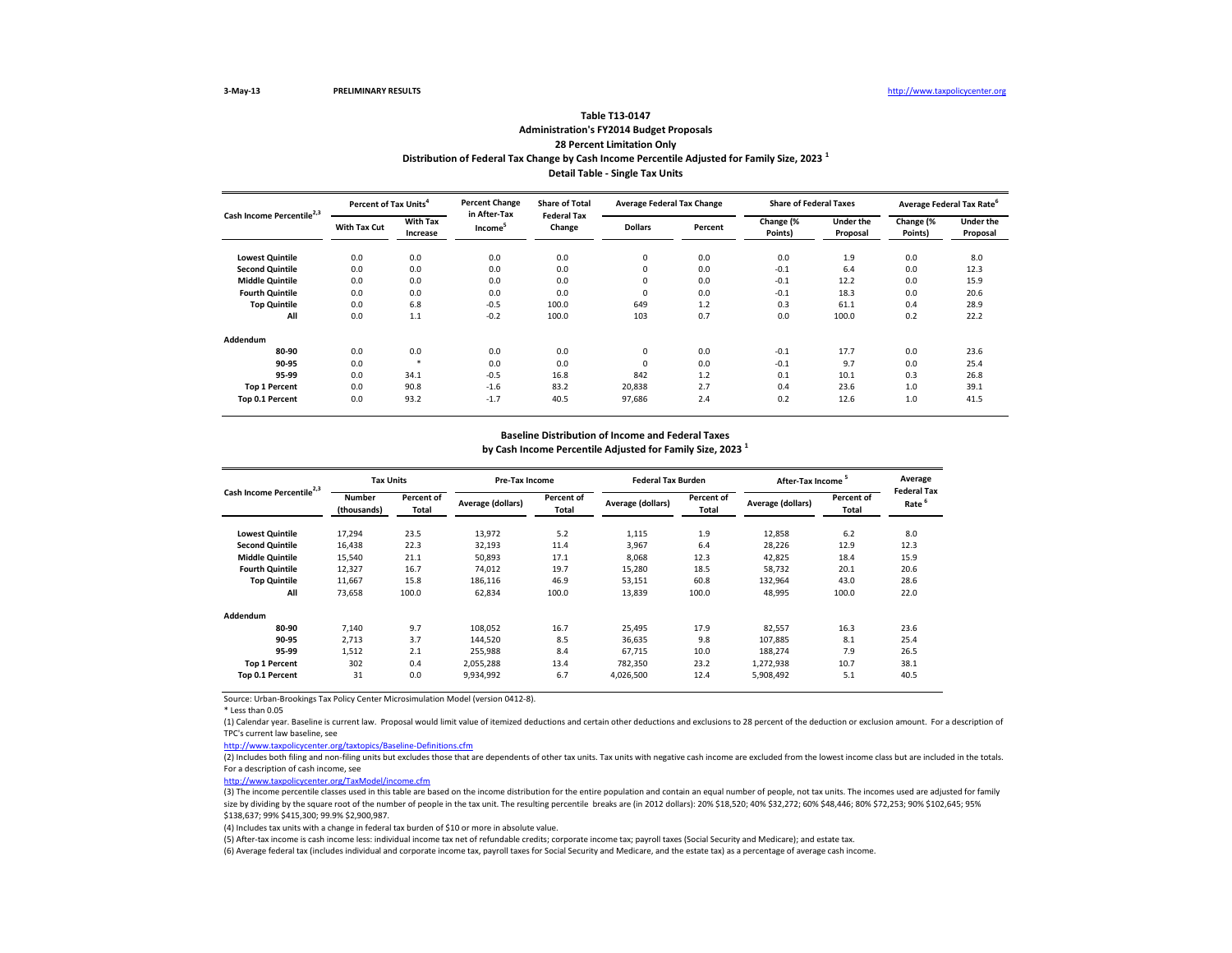# **Distribution of Federal Tax Change by Cash Income Percentile Adjusted for Family Size, 2023 <sup>1</sup> Detail Table - Married Tax Units Filing Jointly Table T13-0147 Administration's FY2014 Budget Proposals 28 Percent Limitation Only**

| Cash Income Percentile <sup>2,3</sup> | Percent of Tax Units <sup>4</sup> |                             | <b>Percent Change</b><br>in After-Tax | <b>Share of Total</b><br><b>Federal Tax</b> | <b>Average Federal Tax Change</b> |         | <b>Share of Federal Taxes</b> |                              |                      | Average Federal Tax Rate     |
|---------------------------------------|-----------------------------------|-----------------------------|---------------------------------------|---------------------------------------------|-----------------------------------|---------|-------------------------------|------------------------------|----------------------|------------------------------|
|                                       | <b>With Tax Cut</b>               | <b>With Tax</b><br>Increase | Income <sup>5</sup>                   | Change                                      | <b>Dollars</b>                    | Percent | Change (%<br>Points)          | <b>Under the</b><br>Proposal | Change (%<br>Points) | <b>Under the</b><br>Proposal |
| <b>Lowest Quintile</b>                | 0.0                               | 0.0                         | 0.0                                   | 0.0                                         | 0                                 | 0.0     | 0.0                           | 0.1                          | 0.0                  | 2.3                          |
| <b>Second Quintile</b>                | 0.0                               | 0.0                         | 0.0                                   | 0.0                                         | 0                                 | 0.0     | 0.0                           | 2.0                          | 0.0                  | 11.7                         |
| <b>Middle Quintile</b>                | 0.0                               | 0.0                         | 0.0                                   | 0.0                                         | 0                                 | 0.0     | $-0.1$                        | 5.7                          | 0.0                  | 14.8                         |
| <b>Fourth Quintile</b>                | 0.0                               | 0.0                         | 0.0                                   | 0.0                                         | 0                                 | 0.0     | $-0.2$                        | 13.1                         | 0.0                  | 18.9                         |
| <b>Top Quintile</b>                   | 0.0                               | 19.7                        | $-0.9$                                | 100.0                                       | 2.438                             | 2.1     | 0.3                           | 79.1                         | 0.6                  | 30.3                         |
| All                                   | 0.0                               | 6.0                         | $-0.6$                                | 100.0                                       | 736                               | 1.6     | 0.0                           | 100.0                        | 0.4                  | 25.7                         |
| Addendum                              |                                   |                             |                                       |                                             |                                   |         |                               |                              |                      |                              |
| 80-90                                 | 0.0                               | 0.2                         | 0.0                                   | 0.2                                         | 9                                 | 0.0     | $-0.2$                        | 11.3                         | 0.0                  | 22.0                         |
| 90-95                                 | 0.0                               | 10.2                        | $-0.2$                                | 3.7                                         | 371                               | 0.6     | $-0.1$                        | 9.7                          | 0.2                  | 24.2                         |
| 95-99                                 | 0.0                               | 51.0                        | $-1.1$                                | 28.8                                        | 2,968                             | 2.8     | 0.2                           | 16.6                         | 0.8                  | 27.9                         |
| <b>Top 1 Percent</b>                  | 0.0                               | 96.0                        | $-1.5$                                | 67.3                                        | 30,863                            | 2.6     | 0.4                           | 41.5                         | 1.0                  | 37.7                         |
| Top 0.1 Percent                       | 0.0                               | 95.7                        | $-1.4$                                | 26.3                                        | 118,781                           | 2.2     | 0.1                           | 19.5                         | 0.8                  | 39.3                         |

#### **Baseline Distribution of Income and Federal Taxes**

**by Cash Income Percentile Adjusted for Family Size, 2023 <sup>1</sup>**

|                                       |                       | <b>Tax Units</b>           |                   | Pre-Tax Income      |                   | <b>Federal Tax Burden</b> | After-Tax Income <sup>5</sup> |                     | Average                                 |
|---------------------------------------|-----------------------|----------------------------|-------------------|---------------------|-------------------|---------------------------|-------------------------------|---------------------|-----------------------------------------|
| Cash Income Percentile <sup>2,3</sup> | Number<br>(thousands) | <b>Percent of</b><br>Total | Average (dollars) | Percent of<br>Total | Average (dollars) | Percent of<br>Total       | Average (dollars)             | Percent of<br>Total | <b>Federal Tax</b><br>Rate <sup>6</sup> |
| <b>Lowest Quintile</b>                | 6,015                 | 8.9                        | 26,782            | 1.3                 | 626               | 0.1                       | 26,156                        | 1.7                 | 2.3                                     |
| <b>Second Quintile</b>                | 9,622                 | 14.2                       | 56,413            | 4.5                 | 6,622             | 2.1                       | 49,791                        | 5.3                 | 11.7                                    |
| <b>Middle Quintile</b>                | 13.769                | 20.4                       | 87.067            | 9.8                 | 12,845            | 5.7                       | 74,222                        | 11.2                | 14.8                                    |
| <b>Fourth Quintile</b>                | 17,510                | 25.9                       | 123,591           | 17.7                | 23,346            | 13.3                      | 100,245                       | 19.3                | 18.9                                    |
| <b>Top Quintile</b>                   | 20.405                | 30.2                       | 400.452           | 67.0                | 118,915           | 78.7                      | 281,536                       | 63.0                | 29.7                                    |
| All                                   | 67,607                | 100.0                      | 180,458           | 100.0               | 45,596            | 100.0                     | 134,862                       | 100.0               | 25.3                                    |
| Addendum                              |                       |                            |                   |                     |                   |                           |                               |                     |                                         |
| 80-90                                 | 9.493                 | 14.0                       | 169,621           | 13.2                | 37,295            | 11.5                      | 132,326                       | 13.8                | 22.0                                    |
| 90-95                                 | 5.006                 | 7.4                        | 249,715           | 10.3                | 60.033            | 9.8                       | 189,682                       | 10.4                | 24.0                                    |
| 95-99                                 | 4.821                 | 7.1                        | 386,078           | 15.3                | 104,696           | 16.4                      | 281,382                       | 14.9                | 27.1                                    |
| <b>Top 1 Percent</b>                  | 1.085                 | 1.6                        | 3.178.198         | 28.3                | 1,167,440         | 41.1                      | 2,010,758                     | 23.9                | 36.7                                    |
| Top 0.1 Percent                       | 110                   | 0.2                        | 14,102,286        | 12.8                | 5,428,064         | 19.4                      | 8,674,221                     | 10.5                | 38.5                                    |

Source: Urban-Brookings Tax Policy Center Microsimulation Model (version 0412-8).

\* Less than 0.05

(1) Calendar year. Baseline is current law. Proposal would limit value of itemized deductions and certain other deductions and exclusions to 28 percent of the deduction or exclusion amount. For a description of TPC's current law baseline, see

<http://www.taxpolicycenter.org/taxtopics/Baseline-Definitions.cfm>

(2) Includes both filing and non-filing units but excludes those that are dependents of other tax units. Tax units with negative cash income are excluded from the lowest income class but are included in the totals. For a description of cash income, see

<http://www.taxpolicycenter.org/TaxModel/income.cfm>

(3) The income percentile classes used in this table are based on the income distribution for the entire population and contain an equal number of people, not tax units. The incomes used are adjusted for family size by dividing by the square root of the number of people in the tax unit. The resulting percentile breaks are (in 2012 dollars): 20% \$18,520; 40% \$32,272; 60% \$48,446; 80% \$72,253; 90% \$102,645; 95% \$138,637; 99% \$415,300; 99.9% \$2,900,987.

(4) Includes tax units with a change in federal tax burden of \$10 or more in absolute value.

(5) After-tax income is cash income less: individual income tax net of refundable credits; corporate income tax; payroll taxes (Social Security and Medicare); and estate tax.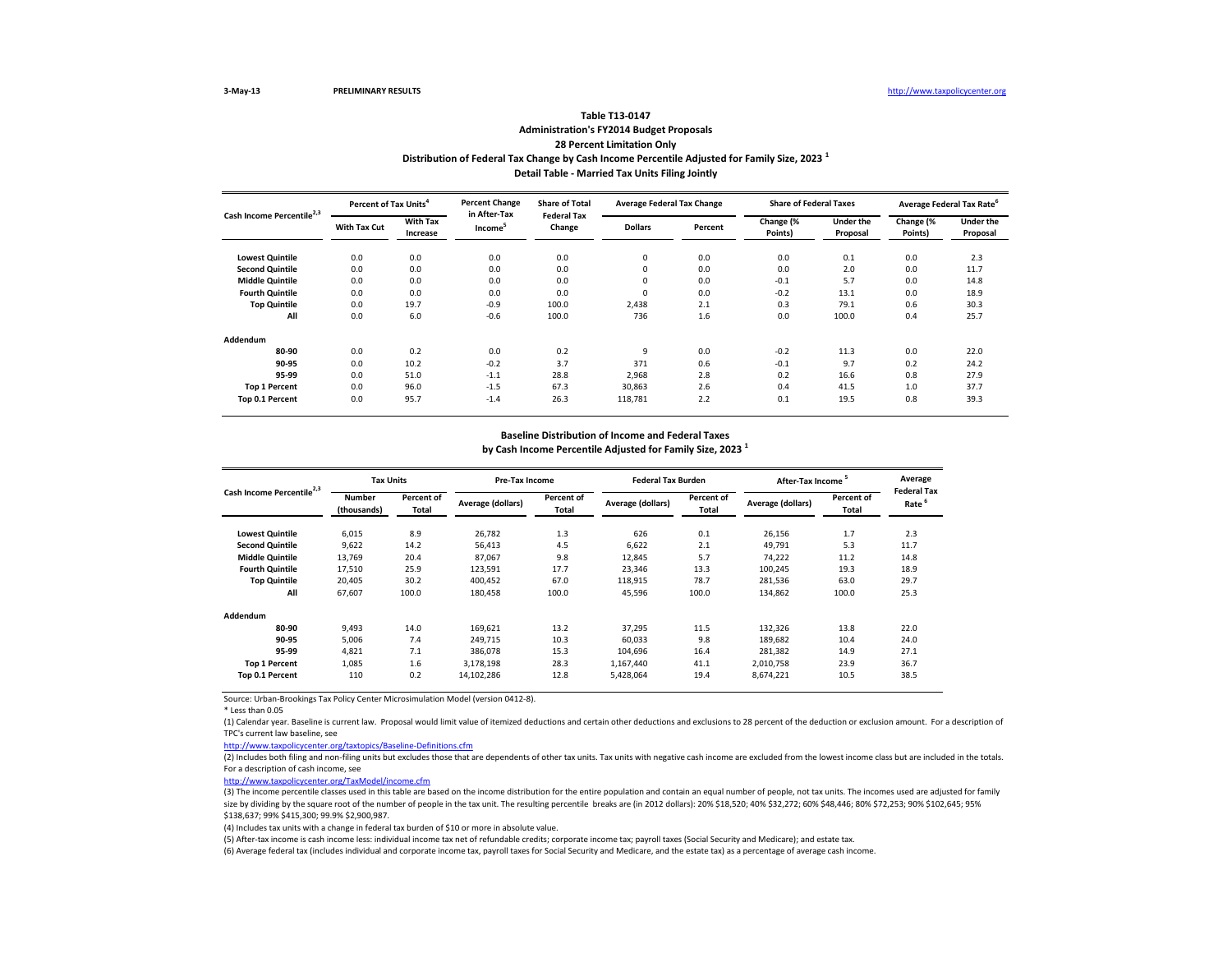# **Distribution of Federal Tax Change by Cash Income Percentile Adjusted for Family Size, 2023 <sup>1</sup> Detail Table - Head of Household Tax Units Table T13-0147 Administration's FY2014 Budget Proposals 28 Percent Limitation Only**

| Cash Income Percentile <sup>2,3</sup> | Percent of Tax Units <sup>4</sup> |                             | <b>Percent Change</b><br>in After-Tax | <b>Share of Total</b><br><b>Federal Tax</b> | <b>Average Federal Tax Change</b> |         | <b>Share of Federal Taxes</b> |                              |                      | Average Federal Tax Rate     |
|---------------------------------------|-----------------------------------|-----------------------------|---------------------------------------|---------------------------------------------|-----------------------------------|---------|-------------------------------|------------------------------|----------------------|------------------------------|
|                                       | With Tax Cut                      | <b>With Tax</b><br>Increase | Income <sup>5</sup>                   | Change                                      | <b>Dollars</b>                    | Percent | Change (%<br>Points)          | <b>Under the</b><br>Proposal | Change (%<br>Points) | <b>Under the</b><br>Proposal |
| <b>Lowest Quintile</b>                | 0.0                               | 0.0                         | 0.0                                   | 0.0                                         | 0                                 | 0.0     | 0.0                           | $-2.9$                       | 0.0                  | $-3.1$                       |
| <b>Second Quintile</b>                | 0.0                               | 0.0                         | 0.0                                   | 0.0                                         | 0                                 | 0.0     | $-0.1$                        | 18.1                         | 0.0                  | 11.8                         |
| <b>Middle Quintile</b>                | 0.0                               | 0.0                         | 0.0                                   | 0.0                                         | 0                                 | 0.0     | $-0.1$                        | 23.4                         | 0.0                  | 17.7                         |
| <b>Fourth Quintile</b>                | 0.0                               | 0.0                         | 0.0                                   | 0.0                                         | $\mathbf 0$                       | 0.0     | $-0.1$                        | 25.7                         | 0.0                  | 21.2                         |
| <b>Top Quintile</b>                   | 0.0                               | 8.6                         | $-0.5$                                | 100.0                                       | 759                               | 1.2     | 0.3                           | 35.6                         | 0.3                  | 27.7                         |
| All                                   | 0.0                               | 0.5                         | $-0.1$                                | 100.0                                       | 40                                | 0.4     | 0.0                           | 100.0                        | 0.1                  | 15.9                         |
| Addendum                              |                                   |                             |                                       |                                             |                                   |         |                               |                              |                      |                              |
| 80-90                                 | 0.0                               | 0.2                         | 0.0                                   | 1.0                                         | 11                                | 0.0     | $-0.1$                        | 12.3                         | 0.0                  | 22.9                         |
| 90-95                                 | 0.0                               | 3.5                         | $-0.1$                                | 2.2                                         | 102                               | 0.2     | 0.0                           | 4.4                          | 0.1                  | 25.0                         |
| 95-99                                 | 0.0                               | 48.2                        | $-1.0$                                | 37.6                                        | 2,343                             | 2.6     | 0.1                           | 6.5                          | 0.7                  | 27.7                         |
| <b>Top 1 Percent</b>                  | 0.0                               | 92.5                        | $-1.2$                                | 59.1                                        | 20,507                            | 2.1     | 0.2                           | 12.4                         | 0.8                  | 36.5                         |
| Top 0.1 Percent                       | 0.0                               | 90.2                        | $-0.9$                                | 20.7                                        | 77.440                            | 1.6     | 0.1                           | 5.8                          | 0.6                  | 38.1                         |

#### **Baseline Distribution of Income and Federal Taxes**

**by Cash Income Percentile Adjusted for Family Size, 2023 <sup>1</sup>**

| Cash Income Percentile <sup>2,3</sup> |                              | <b>Tax Units</b>           |                   | <b>Pre-Tax Income</b> |                   | <b>Federal Tax Burden</b> | After-Tax Income <sup>5</sup> |                     | Average                                 |
|---------------------------------------|------------------------------|----------------------------|-------------------|-----------------------|-------------------|---------------------------|-------------------------------|---------------------|-----------------------------------------|
|                                       | <b>Number</b><br>(thousands) | <b>Percent of</b><br>Total | Average (dollars) | Percent of<br>Total   | Average (dollars) | Percent of<br>Total       | Average (dollars)             | Percent of<br>Total | <b>Federal Tax</b><br>Rate <sup>'</sup> |
| <b>Lowest Quintile</b>                | 9,936                        | 37.3                       | 23,310            | 14.9                  | $-728$            | $-2.9$                    | 24,038                        | 18.2                | $-3.1$                                  |
| <b>Second Quintile</b>                | 7.768                        | 29.2                       | 48,895            | 24.4                  | 5,790             | 18.2                      | 43,105                        | 25.6                | 11.8                                    |
| <b>Middle Quintile</b>                | 4,504                        | 16.9                       | 72.719            | 21.0                  | 12,884            | 23.5                      | 59,835                        | 20.6                | 17.7                                    |
| <b>Fourth Quintile</b>                | 2.930                        | 11.0                       | 102,731           | 19.3                  | 21.752            | 25.8                      | 80,978                        | 18.1                | 21.2                                    |
| <b>Top Quintile</b>                   | 1,416                        | 5.3                        | 225,678           | 20.5                  | 61,657            | 35.4                      | 164,021                       | 17.7                | 27.3                                    |
| All                                   | 26,613                       | 100.0                      | 58,504            | 100.0                 | 9,282             | 100.0                     | 49,222                        | 100.0               | 15.9                                    |
| Addendum                              |                              |                            |                   |                       |                   |                           |                               |                     |                                         |
| 80-90                                 | 978                          | 3.7                        | 136,404           | 8.6                   | 31,277            | 12.4                      | 105,127                       | 7.9                 | 22.9                                    |
| 90-95                                 | 235                          | 0.9                        | 187.760           | 2.8                   | 46,821            | 4.5                       | 140,939                       | 2.5                 | 24.9                                    |
| 95-99                                 | 173                          | 0.7                        | 337.145           | 3.7                   | 91.051            | 6.4                       | 246.094                       | 3.2                 | 27.0                                    |
| <b>Top 1 Percent</b>                  | 31                           | 0.1                        | 2.708.077         | 5.4                   | 968,585           | 12.2                      | 1,739,493                     | 4.1                 | 35.8                                    |
| Top 0.1 Percent                       | 3                            | 0.0                        | 13.145.896        | 2.4                   | 4,934,058         | 5.7                       | 8,211,838                     | 1.8                 | 37.5                                    |

Source: Urban-Brookings Tax Policy Center Microsimulation Model (version 0412-8).

\* Less than 0.05

(1) Calendar year. Baseline is current law. Proposal would limit value of itemized deductions and certain other deductions and exclusions to 28 percent of the deduction or exclusion amount. For a description of TPC's current law baseline, see

<http://www.taxpolicycenter.org/taxtopics/Baseline-Definitions.cfm>

(2) Includes both filing and non-filing units but excludes those that are dependents of other tax units. Tax units with negative cash income are excluded from the lowest income class but are included in the totals. For a description of cash income, see

<http://www.taxpolicycenter.org/TaxModel/income.cfm>

(3) The income percentile classes used in this table are based on the income distribution for the entire population and contain an equal number of people, not tax units. The incomes used are adjusted for family size by dividing by the square root of the number of people in the tax unit. The resulting percentile breaks are (in 2012 dollars): 20% \$18,520; 40% \$32,272; 60% \$48,446; 80% \$72,253; 90% \$102,645; 95% \$138,637; 99% \$415,300; 99.9% \$2,900,987.

(4) Includes tax units with a change in federal tax burden of \$10 or more in absolute value.

(5) After-tax income is cash income less: individual income tax net of refundable credits; corporate income tax; payroll taxes (Social Security and Medicare); and estate tax.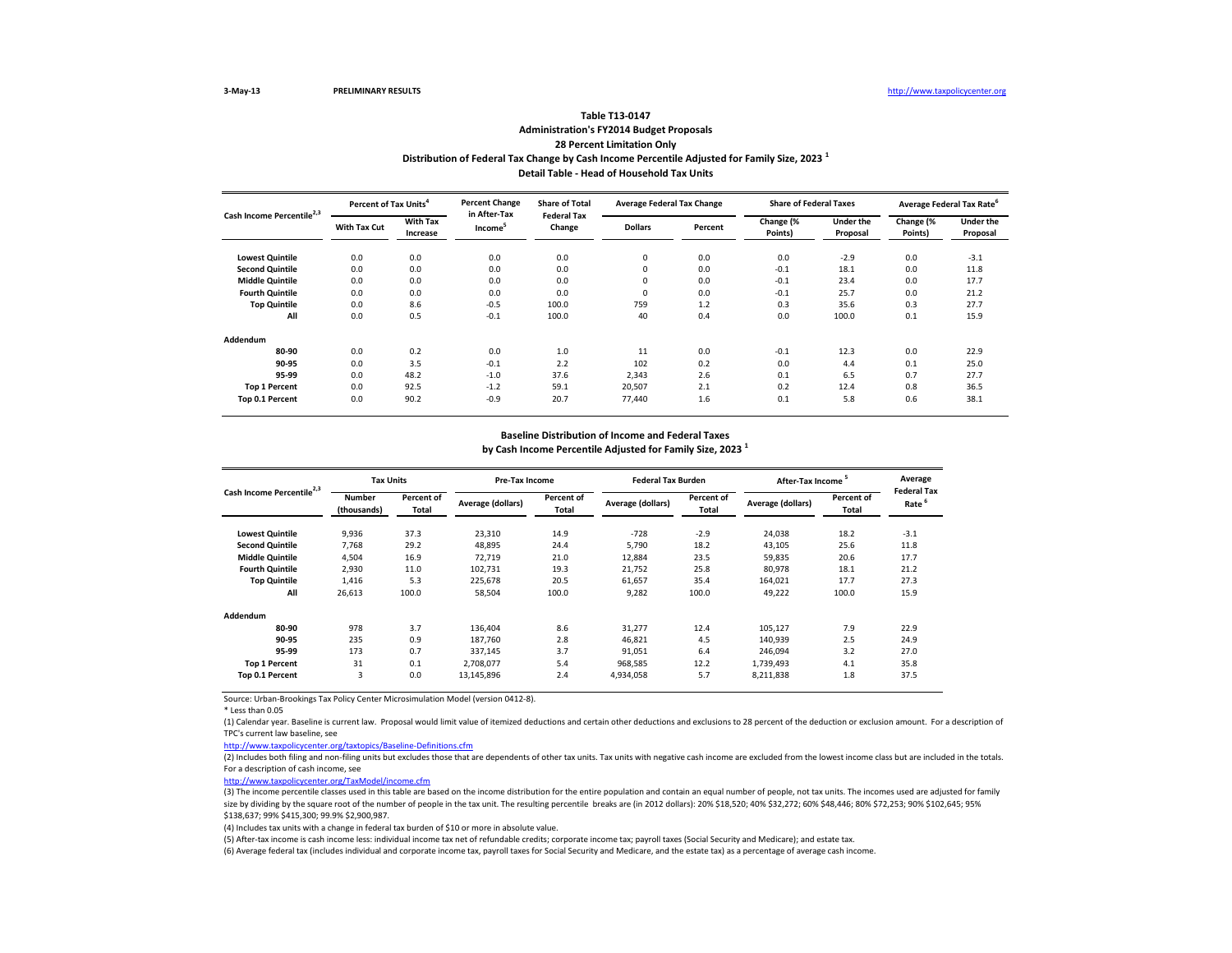### **Distribution of Federal Tax Change by Cash Income Percentile Adjusted for Family Size, 2023 <sup>1</sup> Detail Table - Tax Units with Children Table T13-0147 Administration's FY2014 Budget Proposals 28 Percent Limitation Only**

| Cash Income Percentile <sup>2,3</sup> | Percent of Tax Units <sup>4</sup> |                             | <b>Percent Change</b>               | <b>Share of Total</b><br><b>Federal Tax</b> | <b>Average Federal Tax Change</b> |         | <b>Share of Federal Taxes</b> |                       | Average Federal Tax Rate |                              |
|---------------------------------------|-----------------------------------|-----------------------------|-------------------------------------|---------------------------------------------|-----------------------------------|---------|-------------------------------|-----------------------|--------------------------|------------------------------|
|                                       | With Tax Cut                      | <b>With Tax</b><br>Increase | in After-Tax<br>Income <sup>5</sup> | Change                                      | <b>Dollars</b>                    | Percent | Change (%<br>Points)          | Under the<br>Proposal | Change (%<br>Points)     | <b>Under the</b><br>Proposal |
| <b>Lowest Quintile</b>                | 0.0                               | 0.0                         | 0.0                                 | 0.0                                         | $\mathbf 0$                       | 0.0     | 0.0                           | $-0.7$                | 0.0                      | $-3.9$                       |
| <b>Second Quintile</b>                | 0.0                               | 0.0                         | 0.0                                 | 0.0                                         | $\mathbf 0$                       | 0.0     | $-0.1$                        | 4.8                   | 0.0                      | 12.4                         |
| <b>Middle Quintile</b>                | 0.0                               | 0.0                         | 0.0                                 | 0.0                                         | $\mathbf 0$                       | 0.0     | $-0.2$                        | 9.9                   | 0.0                      | 17.8                         |
| <b>Fourth Quintile</b>                | 0.0                               | 0.1                         | 0.0                                 | 0.1                                         |                                   | 0.0     | $-0.3$                        | 16.8                  | 0.0                      | 21.1                         |
| <b>Top Quintile</b>                   | 0.0                               | 27.6                        | $-1.0$                              | 99.9                                        | 3,195                             | 2.2     | 0.5                           | 69.2                  | 0.7                      | 31.6                         |
| All                                   | 0.0                               | 4.2                         | $-0.5$                              | 100.0                                       | 488                               | 1.5     | 0.0                           | 100.0                 | 0.4                      | 24.4                         |
| Addendum                              |                                   |                             |                                     |                                             |                                   |         |                               |                       |                          |                              |
| 80-90                                 | 0.0                               | 0.8                         | 0.0                                 | 0.5                                         | 33                                | 0.1     | $-0.2$                        | 10.6                  | 0.0                      | 24.1                         |
| 90-95                                 | 0.0                               | 19.7                        | $-0.4$                              | 7.0                                         | 716                               | 1.0     | $-0.1$                        | 10.6                  | 0.3                      | 25.9                         |
| 95-99                                 | 0.0                               | 89.7                        | $-1.9$                              | 35.7                                        | 6,531                             | 4.5     | 0.4                           | 12.6                  | 1.3                      | 30.5                         |
| <b>Top 1 Percent</b>                  | 0.0                               | 96.6                        | $-1.5$                              | 56.7                                        | 32,375                            | 2.5     | 0.3                           | 35.5                  | 0.9                      | 38.0                         |
| Top 0.1 Percent                       | 0.0                               | 96.3                        | $-1.2$                              | 19.8                                        | 122,781                           | 2.0     | 0.1                           | 15.5                  | 0.8                      | 39.3                         |

#### **Baseline Distribution of Income and Federal Taxes**

**by Cash Income Percentile Adjusted for Family Size, 2023 <sup>1</sup>**

| Cash Income Percentile <sup>2,3</sup> | <b>Tax Units</b>             |                     | <b>Pre-Tax Income</b> |                     | <b>Federal Tax Burden</b> |                     | After-Tax Income  |                     | Average                                 |
|---------------------------------------|------------------------------|---------------------|-----------------------|---------------------|---------------------------|---------------------|-------------------|---------------------|-----------------------------------------|
|                                       | <b>Number</b><br>(thousands) | Percent of<br>Total | Average (dollars)     | Percent of<br>Total | Average (dollars)         | Percent of<br>Total | Average (dollars) | Percent of<br>Total | <b>Federal Tax</b><br>Rate <sup>6</sup> |
| <b>Lowest Quintile</b>                | 13,240                       | 24.0                | 25,156                | 4.6                 | $-985$                    | $-0.7$              | 26,141            | 6.2                 | $-3.9$                                  |
| <b>Second Quintile</b>                | 12,165                       | 22.0                | 56,119                | 9.3                 | 6,953                     | 4.8                 | 49,165            | 10.8                | 12.4                                    |
| <b>Middle Quintile</b>                | 10,601                       | 19.2                | 93,059                | 13.5                | 16,562                    | 10.0                | 76,497            | 14.6                | 17.8                                    |
| <b>Fourth Quintile</b>                | 10,614                       | 19.2                | 133,725               | 19.4                | 28,179                    | 17.1                | 105,546           | 20.2                | 21.1                                    |
| <b>Top Quintile</b>                   | 8,424                        | 15.3                | 463,981               | 53.5                | 143,196                   | 68.8                | 320,785           | 48.7                | 30.9                                    |
| All                                   | 55,221                       | 100.0               | 132,346               | 100.0               | 31,765                    | 100.0               | 100,581           | 100.0               | 24.0                                    |
| Addendum                              |                              |                     |                       |                     |                           |                     |                   |                     |                                         |
| 80-90                                 | 3,837                        | 7.0                 | 204,136               | 10.7                | 49,119                    | 10.8                | 155,017           | 10.7                | 24.1                                    |
| 90-95                                 | 2,643                        | 4.8                 | 275,221               | 10.0                | 70.656                    | 10.6                | 204,564           | 9.7                 | 25.7                                    |
| 95-99                                 | 1,472                        | 2.7                 | 499.465               | 10.1                | 145,892                   | 12.3                | 353,573           | 9.4                 | 29.2                                    |
| <b>Top 1 Percent</b>                  | 472                          | 0.9                 | 3.522.750             | 22.8                | 1,305,805                 | 35.1                | 2,216,945         | 18.8                | 37.1                                    |
| Top 0.1 Percent                       | 43                           | 0.1                 | 16,183,871            | 9.6                 | 6,242,859                 | 15.4                | 9,941,013         | 7.8                 | 38.6                                    |

Source: Urban-Brookings Tax Policy Center Microsimulation Model (version 0412-8).

\* Less than 0.05

Note: Tax units with children are those claiming an exemption for children at home or away from home.

(1) Calendar year. Baseline is current law. Proposal would limit value of itemized deductions and certain other deductions and exclusions to 28 percent of the deduction or exclusion amount. For a description of TPC's current law baseline, see

<http://www.taxpolicycenter.org/taxtopics/Baseline-Definitions.cfm>

(2) Includes both filing and non-filing units but excludes those that are dependents of other tax units. Tax units with negative cash income are excluded from the lowest income class but are included in the totals. For a description of cash income, see

<http://www.taxpolicycenter.org/TaxModel/income.cfm>

(3) The income percentile classes used in this table are based on the income distribution for the entire population and contain an equal number of people, not tax units. The incomes used are adjusted for family size by dividing by the square root of the number of people in the tax unit. The resulting percentile breaks are (in 2012 dollars): 20% \$18,520; 40% \$32,272; 60% \$48,446; 80% \$72,253; 90% \$102,645; 95% \$138,637; 99% \$415,300; 99.9% \$2,900,987.

(4) Includes tax units with a change in federal tax burden of \$10 or more in absolute value.

(5) After-tax income is cash income less: individual income tax net of refundable credits; corporate income tax; payroll taxes (Social Security and Medicare); and estate tax.